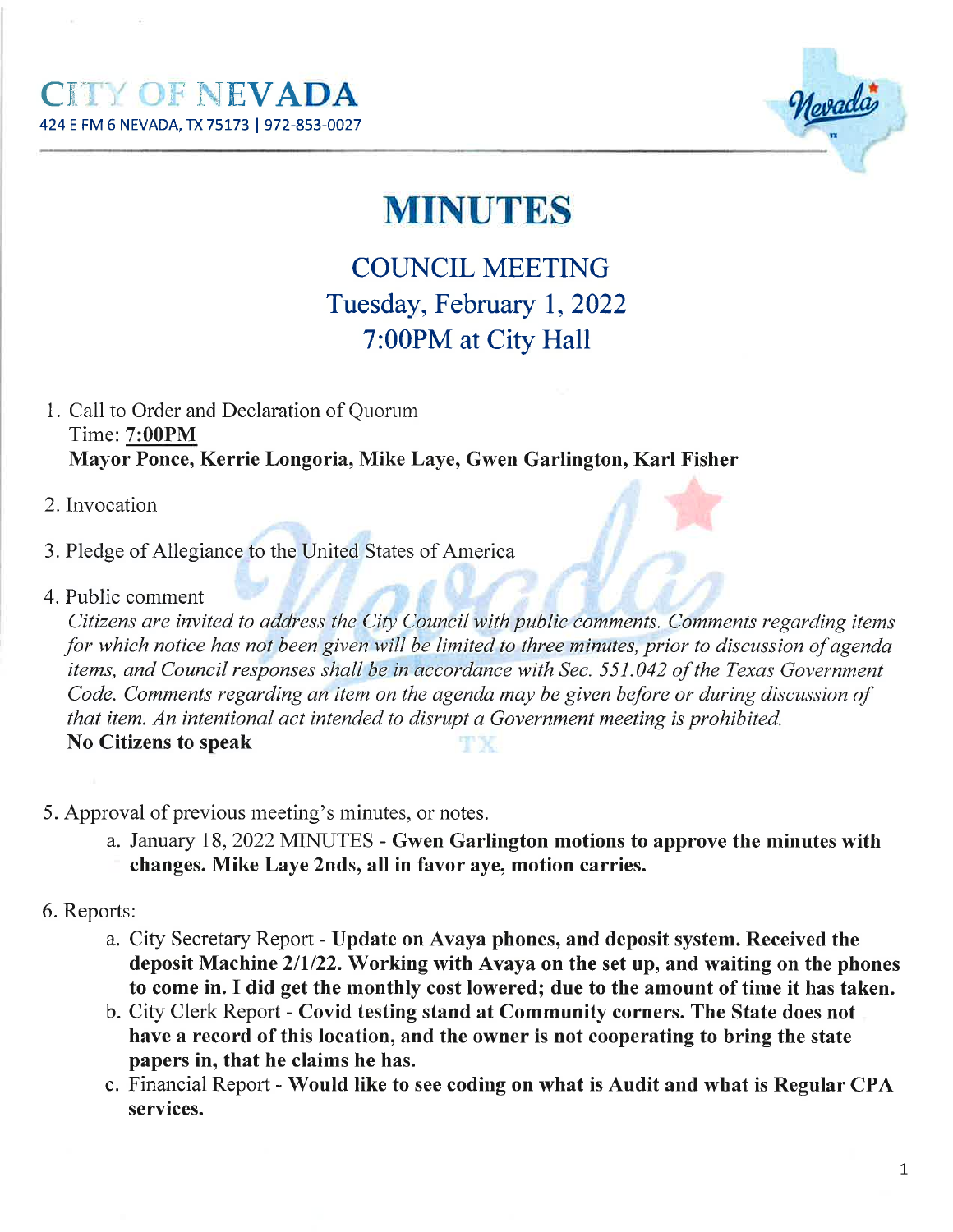- d. Mayor Pro Tem report No report
- e. Mayor's Report/Status Transferred 155K into the dedicated ARPA funding account. The use of the ARPA funding has lightened up some. Spoke to Ray about Chart of accounts, and he is getting ready for the Audit.
- 7. Business Session:
	- a. Discuss/Take Action: Resolution 22-01 P&Z Commissioner Members approve as to form. Gwen Garlington motions to approve the P&Z Commissioners Chairman Russell Newton, Jeff Cook, Josiah Cleveland, and Magan Vernon. Mike Laye 2<sup>nd</sup>, all in favor aye, motion carries.
	- b. Discuss/Take Action: Ordinance 22-01 Street Sign Regulations, and Exhibit A. Karl Fisher motions to accept street sign regulation Ordinance22-01with change of "Town" to "City". Kerrie Longoria  $2<sup>nd</sup>$ , all in favor aye, motion carries.
	- c. Discuss/Take Action: Consent to Private Re-Sale of Three Tax Foreclosed Properties.
		- 1) Lot 35 E South St. Nevada TX, 75173.
		- 2)Lot 65C South St. Nevada TX, 75173.
		- 3) Block 7, Lot B Kerens St. Nevada TX, 75173.

Mike Laye motions to approve the resale of the three tax-foreclosed properties. Kerrie Longoria 2<sup>nd</sup>, all in favor aye, motion carries.

Mayor Ponce moving item 7.c. into Executive session

- d. Discuss/Take Action: 18448 and 1 8444 CR 543 ETJ Replat. No action taken. To be on future Agenda.
- e. Discuss/Take Action: City Council Place 5. No action taken. To be on future Agenda.

## 8. Future Agenda Items

Future agenda items shall be designated by the Mayor. In addition, a motion and a second from any two Councilpersons shall be sufficient to add an agenda item for a future meeting. Staff and counsel shall have prior consent of the Mayor to add an agenda item for a future meeting.

Ordinance for Vendors, 18448 & 18448 CR 543 Replat. City Council place 5, Possibly Elavon,